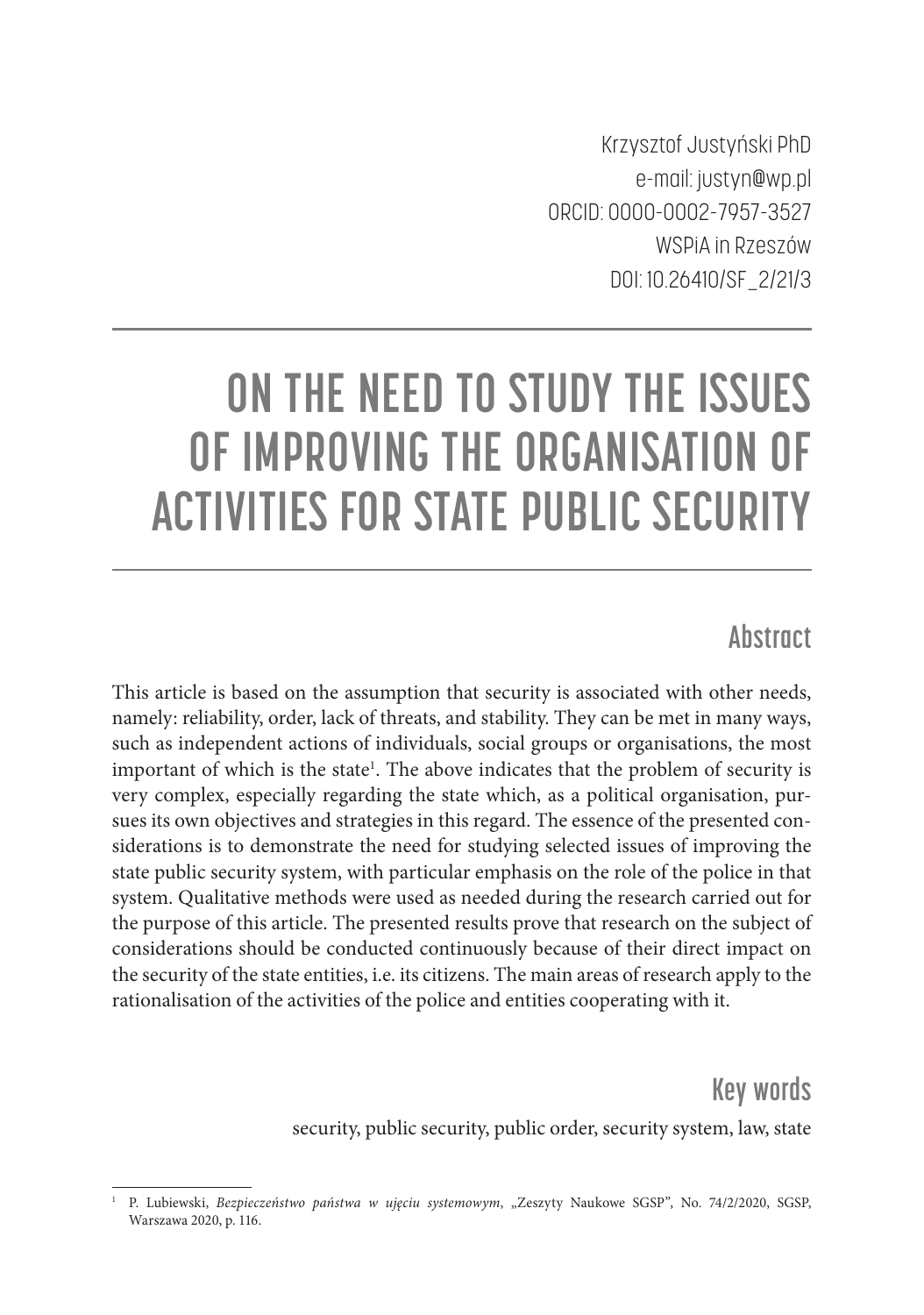#### **Introduction**

Security is currently perceived in various ways in the worlds of science and practice. However, there are deep-rooted approaches to security, represented by Bronisław Malinowski<sup>2</sup> and Abraham Maslow3 , who perceive them in the context of needs. Since the time those scientists presented their positions, security has been one of the most valuable and natural human needs<sup>4</sup>.

There are many definitions of state. In the scientific literature on security, the most frequently cited ideas were developed by Plato, Aristotle, Thomas Aquinas, Niccolò Machiavelli, Georg Jellink and Czesław Znamierowski. The contemporary definitions of the state are characterised by a great commitment to law, including international law. The state perceived in this spirit is "a subject of international law that should have the following attributes: permanent population, defined territory, government, ability to maintain relations with other states. The legal and international subjectivity of the state includes the capacity for: Concluding international agreements, maintaining diplomatic and consular relations, participating in international organizations, using peaceful methods to settle international disputes, self-defence"5 . Another perception of the state, consistent with the description above, is a political organisation inseparably bound to a specific territory where its power extends and its laws are in force6 . The information above lead to the conclusion: the state is a political organisation that must be governed by the law, which is to be obeyed by all citizens and components of the state, supervised by a specially appointed bodies of state authority and administration. This competence of the state means that its citizens have to accept the binding legal rules and that it is possible to enforce the observance of these rules<sup>7</sup>. For the purpose of this enforcement, the state appoints a number of institutions, among which the police plays the most important role in the context of human security.

Regarding the conditions in Poland, it should be noted that, in accordance with the Constitution of the Republic of Poland of 2 April 1997, the Republic of Poland is a democratic state ruled by law and the common good of all its citizens<sup>8</sup>. Therefore, the actions of public authorities and institutions in Poland arise from the provisions of law and may not exceed the limits set by this law<sup>9</sup>. The Council of Ministers ensures the internal security of the state to the extent specified in the Constitution and statutes<sup>10</sup>. This security is in close connection with threats and means the ability to resist them. These

<sup>2</sup> B. Malinowski, *Szkice z teorii kultury*, Warsaw 1958, p. 71.

<sup>3</sup> A. H. Maslow, *Motivation and Personality*, New York 1958.

<sup>4</sup> See: *Współczesne postrzeganie bezpieczeństwa*, scientific ed. K. Jałoszyński, B. Wiśniewski, T. Wojtuszek, Bielsko – Biała 2007.

<sup>5</sup> L. Gelberg, *Prawo międzynarodowe i historia dyplomatyczna. Wybór dokumentów*, vol. II, Warsaw 1958, p. 356 and L. Antonowicz, *Podręcznik prawa międzynarodowego*, Warsaw 1994, p. 16.

<sup>6</sup> R. Wróblewski, *Podstawowe pojęcia z dziedziny polityki bezpieczeństwa, strategii i sztuki wojennej*, Warsaw 1993, p. 9.

<sup>7</sup> W. Kitler, B. Wiśniewski, J. Prońko, *Zarządzanie kryzysowe w państwie*, Warsaw 2000, p. 47.

<sup>8</sup> Constitution of the Republic of Poland of 2 April 1997, Art. 1-2 (Dz. U. of 1997, No. 78, item 483, as amended).

<sup>9</sup> Ibidem, Art. 7.

<sup>10</sup> Ibidem, Art. 146, par. 4, item 7.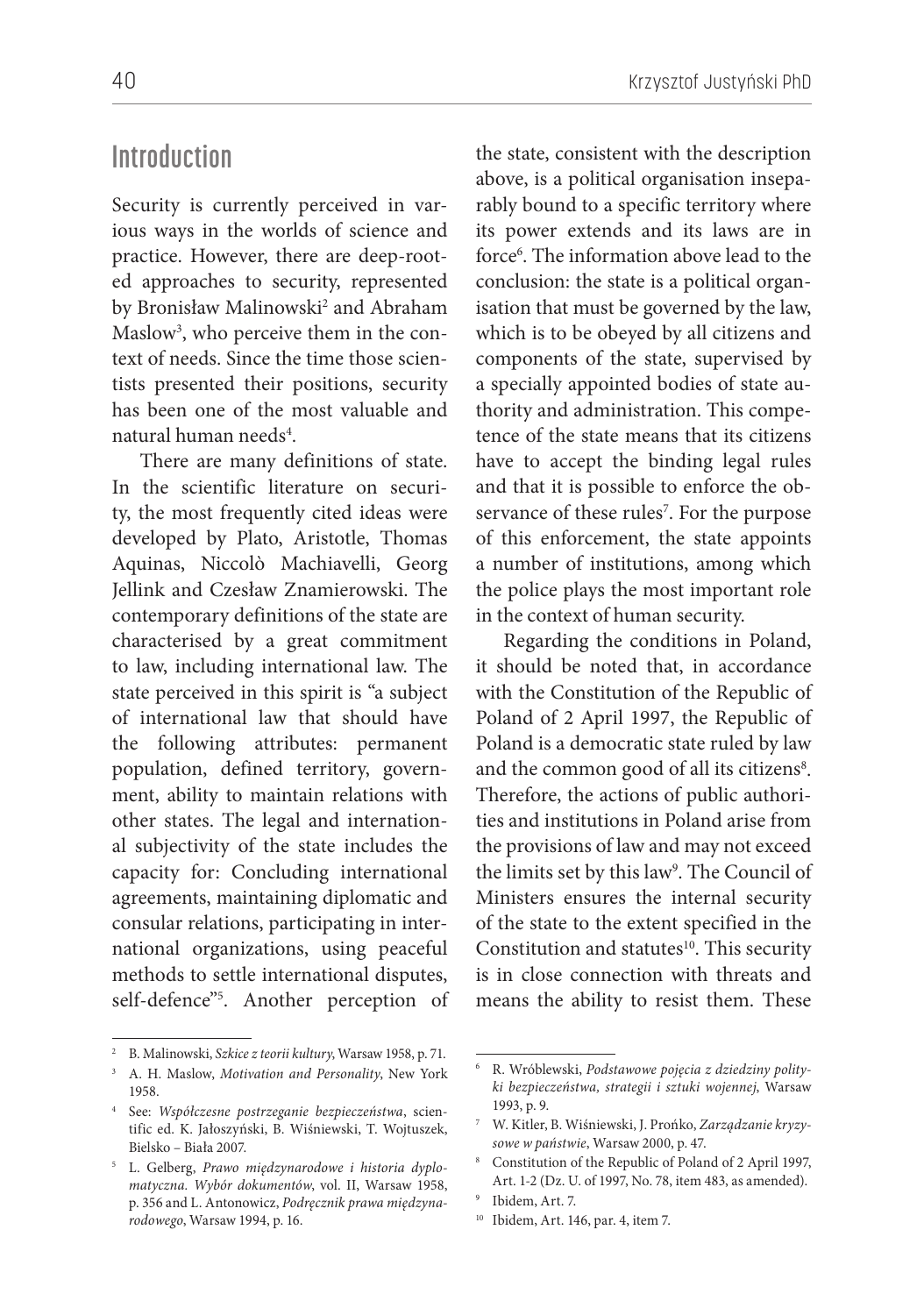threats can lead to conflict situations<sup>11</sup> and, as a consequence, the lack of interest of the parties that may be affected causes a situation that breaches the expected and accepted level of security<sup>12</sup>.

In the context of the problems presented so far, it is reasonable to emphasize that every modern state meets the following five requirements $13$ :

- security, as a consequence of the universal law of survival and security, which means the sovereignty and monopoly of the state to use physical coercion;
- freedom, manifested by personal liberty laws, the consequences of which are inalienable human rights, the separation of powers and the parliamentary principle of majority;
- equality, i.e. the right to political participation and cooperation, equated with political democracy, national sovereignty, and the universality and equality of voting rights;
- brotherhood, which is a consequence of social law, i.e. modern state welfare;
- environmental protection, caused by the environmental right to life and the law and property of nature, meaning the constitutionalization of environmental protection.

Currently the state has the internal, external, economic and organisational, social, adaptive, regulatory and innovative functions<sup>14</sup>. From the point of view of the subject of considerations, the internal function is essential and it boils down to ensuring order and security inside the country, achieved through the actions of relevant bodies, including the police. The analysis of many scientific studies suggests that the internal security of the state is a condition resulting from the performance of the internal function by the state as part of its strategic policy of national security, manifested by protection  $of<sup>15</sup>$ :

- in the narrow sense constitutional order, public security and common security;
- in the broad sense terms constitutional order, life and health of citizens, national property against unlawful acts, as well as the effects of natural and technical disasters.

# **Methodological and methodical assumptions**

The goal of the article is to demonstrate the need for studying the rationalization of legal and organisational solutions regarding public security of the state in the varying external environment.

This involves a research problem, formulated as a question: what areas of the state's public security system require improvement.

Due to the complexity of the goal and the research problem, theoretical and empirical methods, techniques and research tools were used in the research

<sup>11</sup> See: *Kryzys i zarządzanie*, scientific ed. J. Prońko, Bielsko-Biała 2006, pp. 11-74.

<sup>12</sup> R. Olszewski, *Lotnictwo w odstraszaniu militarnym*, Warsaw 1998, p. 95.

<sup>13</sup> K. Wojtaszczyk, *Kompendium wiedzy o państwie współczesnym*, Warsaw 1996, p. 17.

<sup>14</sup> Ibidem, pp. 22-24.

<sup>15</sup> *Bezpieczeństwo wewnętrzne RP w ujęciu systemowym i zadań administracji publicznej*, scientific ed. B. Wiśniewski, S. Zalewski, Bielsko-Biała 2006, pp. 22-23.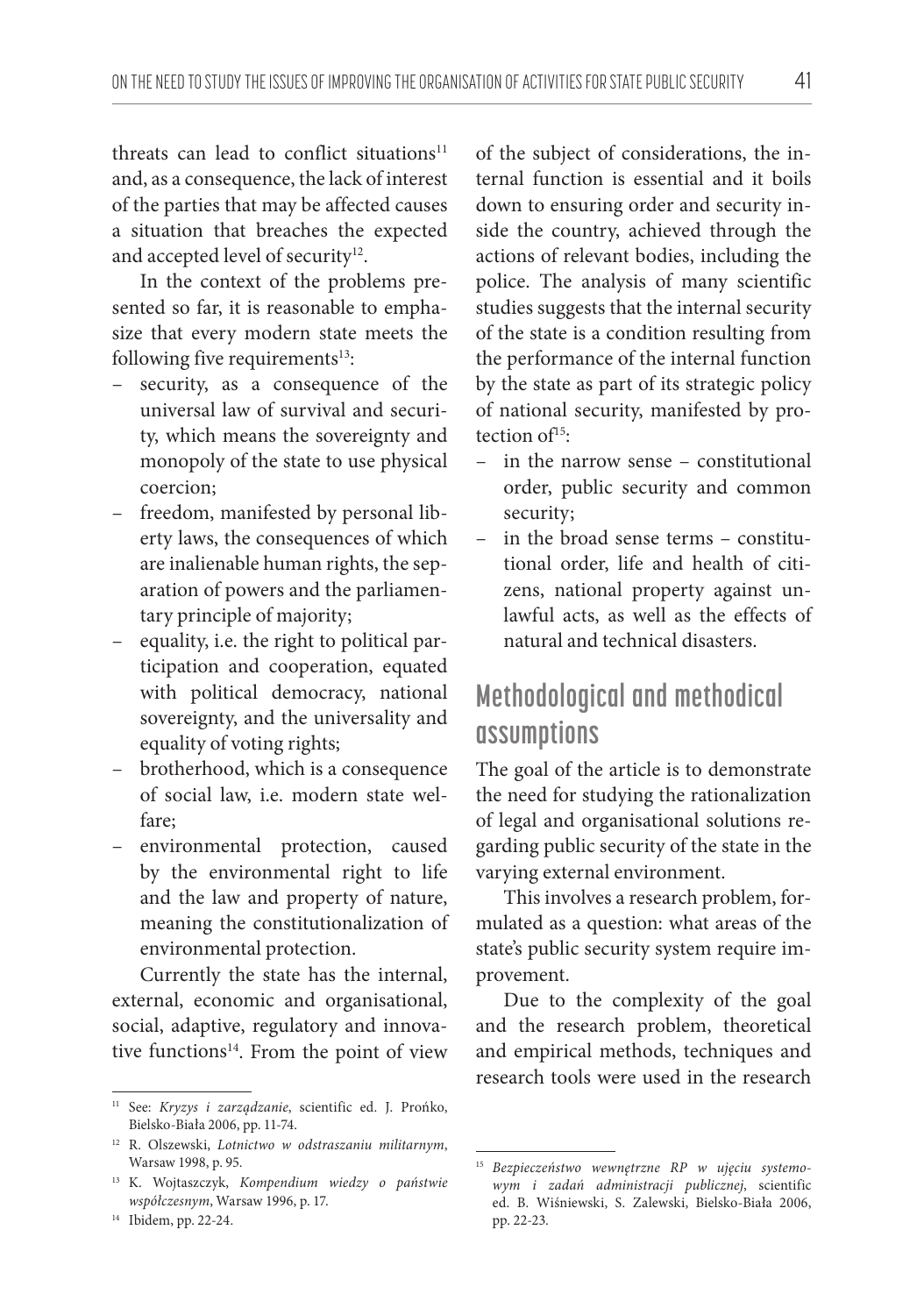process<sup>16</sup> accompanying the preparation of this article.

The following were primarily used during the research:

- inductive reasoning where general statements are derived from detailed information17, which made it possible to formulate new conclusions;
- analysis, which is a research process consisting in the decomposition of the whole into component or separating individual elements of the whole to learn the whole by learning individual parts<sup>18</sup>, which made it possible to identify the scope of projects that constitute the rationalization of activities in the area of public security and order.

An important source of knowledge for the author was also the analysis of documents for collection of research material.

## **The conceptual range of public security and order**

Ensuring public security $19$  and public order is one of the tasks carried out by the authorities and administration. In the law-making process, both in its application and in the legal literature, it is common to use these terms simultaneously as a single expression: *public se-* *curity and order*. There have been many attempts to explain the concepts of *public security* and *public order* in Polish scientific works. The analysis of scientific literature allows us to conclude that people dealing with this problem consider these notions to be unspecified, and therefore hard to define<sup>20</sup>. However, public safety is usually defined as a condition that manifests itself in the protection of legal order, life and health of citizens and national property against unlawful acts<sup>21</sup>. Like public security, public order is also a certain internal specified internal condition of the state, because there is no organised society in which its members can exercise their will without any restrictions. The rules of conduct and coexistence among community members are determined by relevant regulations, such as customs, moral and religious principles or legal standards, which are subject to permanent changes, and these in turn require the adaptation of institutions established to protect public security and order by systematically improving their organisation in terms of operation.

At the same time, it should be noted that a comprehensive presentation of the problem and the motives for research requires clarification of the issues concerning the prevention of threats to public security and order as well as extraordinary events. To put it simply, a threat is a state that threatens someone or something, and an extraordinary event is

<sup>16</sup> See: *Bezpieczeństwo. Teoria–Badania–Praktyka,* scientific ed. A. Czupryński, B. Wiśniewski, J. Zboina, Józefów 2015, p. 41.

<sup>17</sup> M. Cieślarczyk, *Teoretyczne i metodologiczne podstawy badania problemów bezpieczeństwa i obronności państwa*, Siedlce 2009, p. 46.

<sup>18</sup> R. Podgórski, *Metodologia badań socjologicznych. Kompendium wiedzy metodologicznej dla studentów*, Bydgoszcz – Olsztyn 2007, p. 74.

<sup>19</sup> See: B. Kaczmarczyk, R. Socha, A. Szwajca, *Zarządzanie kryzysowe w systemie bezpieczeństwa publicznego*, Kraków 2014, p. 43.

<sup>20</sup> E. Ura, *Prawo administracyjne. Część druga*, Rzeszów 1997, p. 97.

<sup>21</sup> Cf. B. Wiśniewski, *Bezpieczeństwo wewnętrzne jako przedmiot badań* [in:] *Bezpieczeństwo wewnętrzne RP w ujęciu systemowym i zadań administracji publicznej,* scientific ed. B. Wiśniewski, S. Zalewski, Bielsko-Biała 2007, p. 28.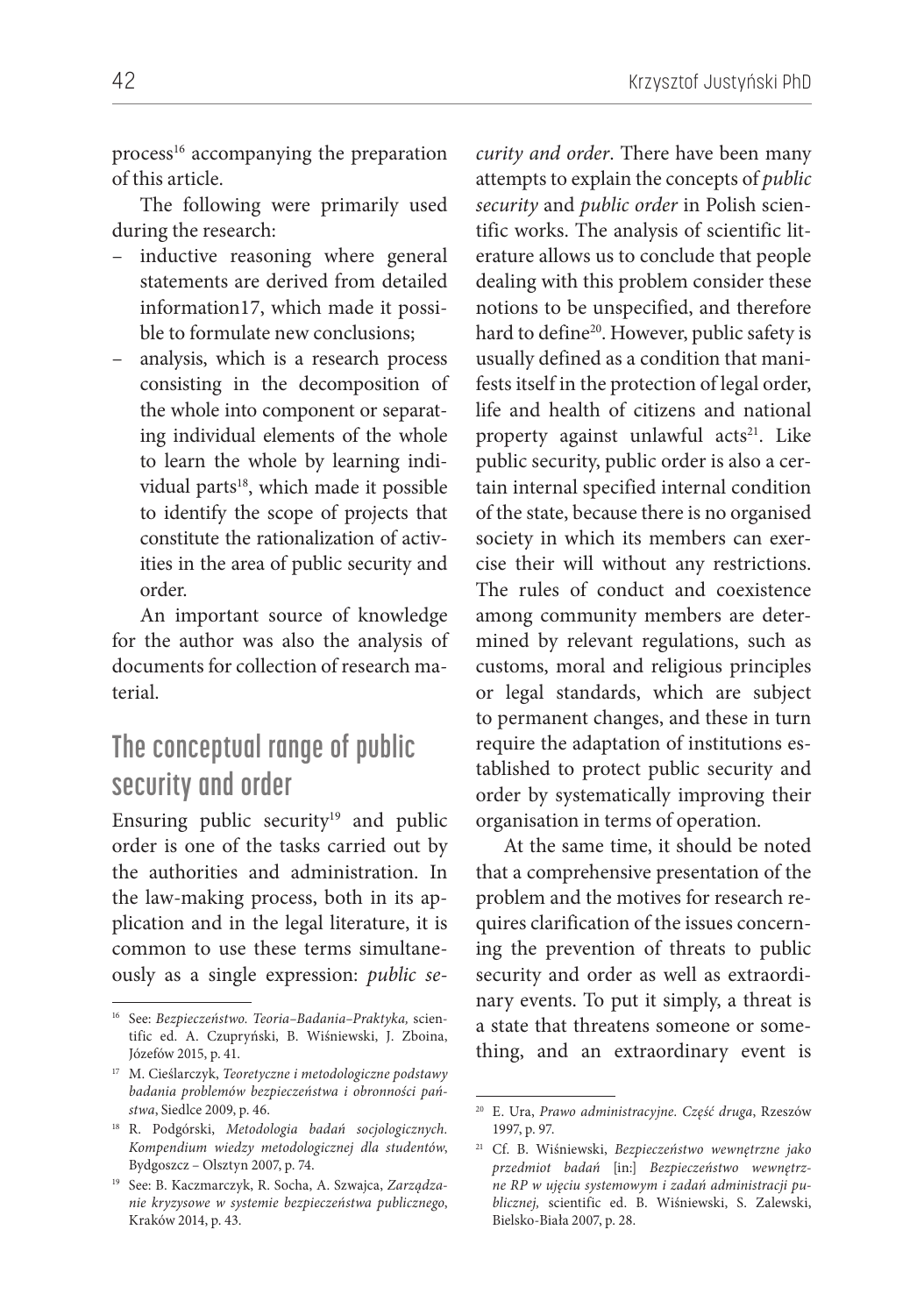a fact resulting from this threat, requiring above-standard actions to eliminate or minimize the effects of its occurrence.

# **Police and public security and order**

Considering the above, it should be emphasized that the police are not able to counteract on their own the threats and events within their area of competence. The participation of other institutions and the engagement of local communities is necessary. This is because of the complex nature of this phenomenon, involving several key factors that should be taken into account in preventive actions. The perpetrator, victim and the situation conducive to committing a crime "set the area of a specific *triangle of crime* constituting the basis for solving problems related to order and security, and must be considered in preventive actions. They boil down to<sup>22</sup>:

- limiting the causes of crime in the course of the socialization process (connected with triggering the activity of local communities, such as neighbourhood support groups);
- recognizing threats, forecasting and counteracting crimes and the impact on potential perpetrators and criminogenic situations (media influence, impact on architectural solutions, using technical security systems, surveillance, etc.);
- in a situation where the crime has already been committed, prevent-

ing the perpetrators who have been caught from returning to crime.

From the point of view of the organisation of the state, we can speak of security in terms of institutions established by the state to identify threats, counteract them, and react to them when they occur. Therefore, state security institutions are based on existing or new legal standards<sup>23</sup>. One of them is the police, a formation serving society and designed to protect the safety of people and to maintain public security and order<sup>24</sup>. It was not until the 20th century that the police became a homogeneous, uniformed organisation, with a hierarchical structure, created to maintain security, public order and ensure observance of the law and carrying out tasks set out by appropriate legal  $acts<sup>25</sup>$ . At this point, we should turn attention to the meaning of the term "police" in the contemporary Polish doctrine of administrative law. This concept is most often understood as "(...) authorities responsible for the protection of public order and security, protection against threats to public order and peace, protection against threats to health and life, (...) actions in emergency situations (e.g. natural disasters), regardless of how the legislator calls the authorities appointed to protect these values"26. At the same time, it should be

<sup>22</sup> J. Fiebig, *Miejsce policji w zapobieganiu przestępczości*, a paper presented at the conference "Human security in the local environment – diagnoses and solutions", Olsztyn 1999.

<sup>23</sup> Ibidem, p. 10.

<sup>24</sup> Act of 6 April 1990 on the Police, Dz. U. of 2016, item 1782.

<sup>25</sup> Cf. B. Wiśniewski, J. Prońko, *Ogniwa ochrony państwa*, AON, Warszawa 2003, p. 61.

<sup>26</sup> Z. Leoński, *Istota i rodzaje policji administracyjnych* [in:] *Administracja publiczna u progu XXI wieku. Praca dedykowana prof. J. Szreniawskiemu z okazji jubileuszu 45-lecia pracy naukowej*, Przemyśl 2000, p. 243, as cited in: T. Sokólska, *Policja administracyjna*, doctoral dissertation, Katowice 2006, p. 33.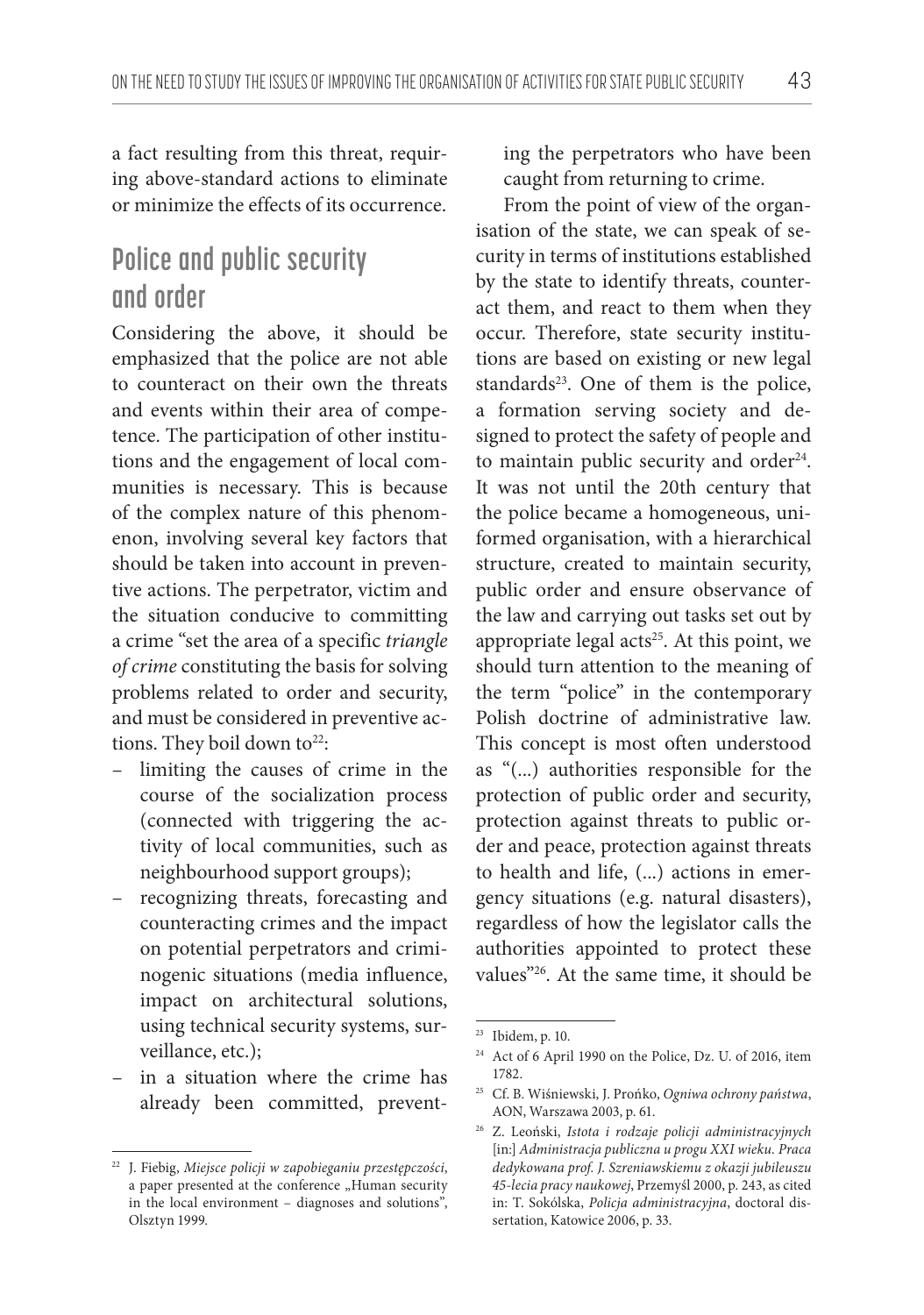noted that "the material concept of the police refers to all actions of the state aimed at protection against threats, while it does not matter which authorities carry out these tasks"27. In the context of these considerations we could also treat the concept of "police" in functional terms as an objective to protect the interests of the state against violation or to restore the status from before the violation, and as the possibility of using coercion to achieve this objective<sup>28</sup>. The literature on the subject mentions three separate elements that reflect the essence of the police, namely: the purpose of activity, which comes down to maintaining public order, the measure of action in the form of coercion and the method of achieving the objective of preventing threats or combating violations of the legal order that have already been committed<sup>29</sup>. It is necessary to indicate here that the changes taking place in the contemporary world, mainly related to the nature of threats, bring new challenges in every area of human activity, including in the area of ensuring public security and order. This has an impact on the range of tasks entrusted with the police and the need to improve the organisation of their performance.

The basic tasks of the police include: protection of human life and health and protection of property against unlawful attacks violating them, protection of public security and order, including

ensuring peace in public places and in means of public transport, detecting crimes and offences and prosecuting their perpetrators, as well as conducting counter-terrorist activities within the meaning of the Act of 10 June 2016 on anti-terrorist activities. In addition, the police are obliged to initiate and organise activities aimed at preventing crimes and offences as well as criminogenic phenomena, to work in this regard with state and local authorities and social organisations, to collect, process and transfer criminal information and keeping data sets containing information gathered by authorized bodies about fingerprints, unidentified fingerprints from crime scenes and the results of deoxyribonucleic acid (DNA) analysis. The police also supervises specialised armed security formations, controls compliance with local and administrative regulations related to public activities or in force in public areas, and cooperates with the police of other countries and their international organisations, and with the bodies and institutions of the European Union under international agreements and separate regulations.

In the context of the circumstances presented so far and the possibilities for rationalizing the activities of the police under the conditions of threats and extraordinary events, it is also important that it includes criminal, investigative and preventive sections as well as services supporting the Policy in organisational, logistic and technical terms. It should also be noted that the organisational unit of the police investigation service that carries out tasks for recognizing, preventing and combating organ-

<sup>27</sup> S. Fundowicz, *Policja i prawo policyjne* [in:] *Nauka administracji wobec wyzwań współczesnego państwa prawa*, collective work edited by J. Łukasiewicz, Rzeszów – Cisna 2002, p. 184.

<sup>28</sup> T. Sokólska, *Policja administracyjn*a…, p. 34.

<sup>29</sup> See: A. Matan, *Policja administracyjna jako funkcja administracji publicznej* [in:] *Nauka administracji…*, p. 354.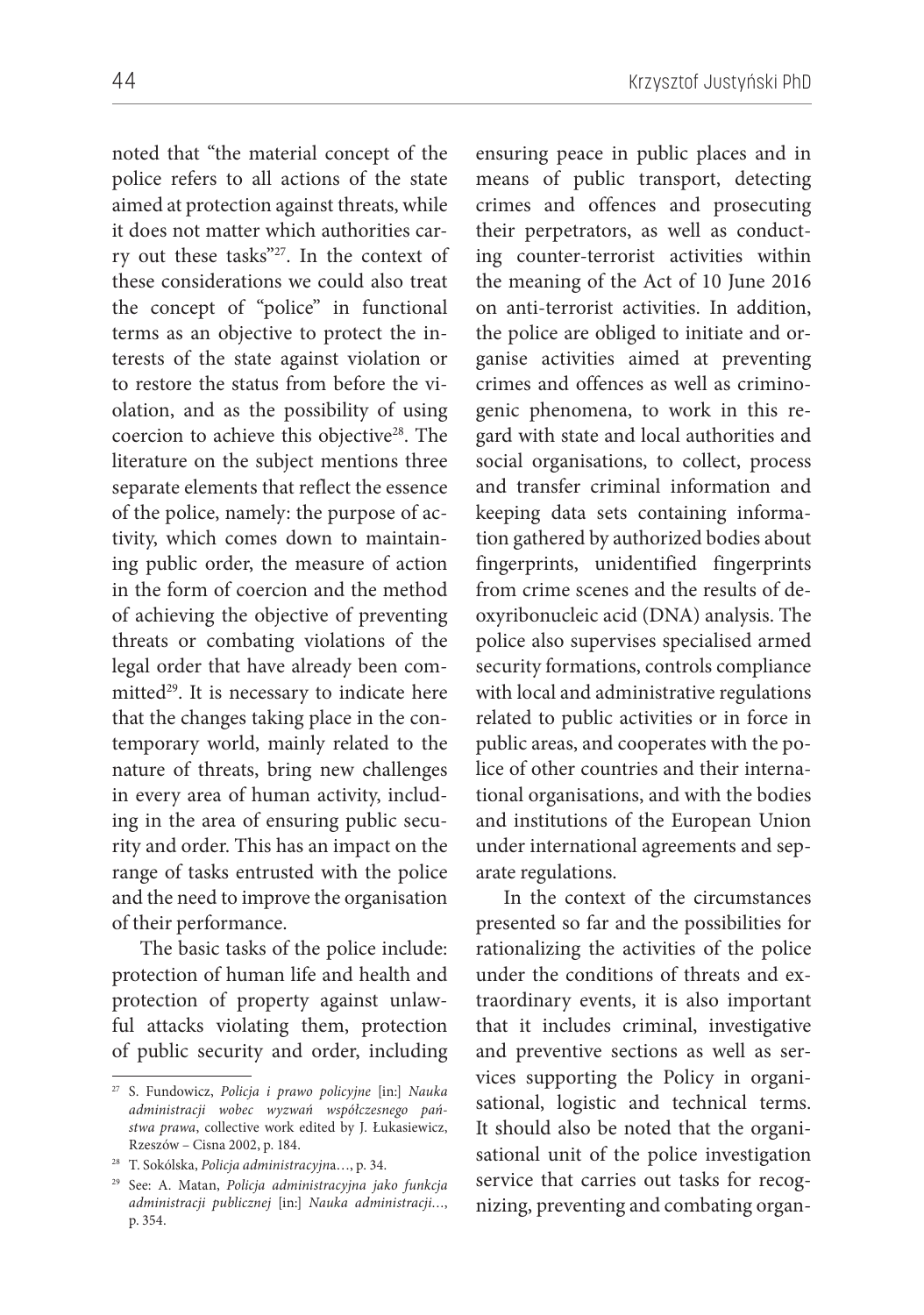ised crime throughout the country is the Central Investigation Bureau of Police (CBŚP). The police also include: judicial police, separate riot and anti-terrorist sub-units, training centres and police schools, as well as the Police Academy and research institutes.

The type and form of authority over the police have an impact on the activities of this formation and, consequently, on its improvement. This authority is characterized by dualism. The superior of all police officers is the Police Commander in Chief as the central government administration body competent in matters of protecting human safety and maintaining public security and order. Government administration bodies at the voivodship level in matters of protecting human safety and maintaining public security and order are the voivode with the support of the regional police commander<sup>30</sup>.

When analysing the issues of possible rationalization of police activities, we can distinguish groups of tasks performed for prevention of threats within the competences of the police as well as responding to threats and their effects<sup>31</sup>.

Analysis and assessment of the scope of police competences identifies catalogues of tasks carried out under the said conditions.

So, regarding threat prevention, the tasks of the police are in particular as fol $lows<sup>32</sup>$ :

- actions aimed at eliminating or reducing the probability of threats or limiting their effects in the area of public security or public order;
- participation in the development of legal acts by competent authorities to limit the possibility of threats;
- cooperation with public administration and relevant institutions having competence regarding problems directly and indirectly associated with public security and public order;
- monitoring and forecasting threats to public security;
- enforcing compliance with regulations issued by public administration bodies in relation to public security;
- planning responses to threats and activities to gather forces and means necessary for effective response to threats to public security and public order;
- collecting data on the resources of forces and means necessary for the effective performance of tasks, and data on the equipment of subordinate forces.

Tasks to the extent of responding to threats include<sup>33</sup>:

- activities intended to provide assistance to the victims;
- alerting, warning and ensuring an efficient flow of information;
- conducting investigation activities.

The problems presented so far give grounds for drawing the conclusion that efforts for public security apply to all conditions and circumstances of the functioning of the state. The police

<sup>30</sup> See: B. Wiśniewski, *Przygotowania obronne resortu spraw wewnętrznych*, Szczytno 2014, p. 79.

<sup>31</sup> See: Z. Ścibiorek, B. Wiśniewski, R.B. Kuc, A. Dawidczyk, *Bezpieczeństwo wewnętrzne. Podręcznik akademicki*, Toruń 2017, p. 179.

<sup>32</sup> W. Fehler, *Udział Policji w sytuacjach kryzysowych* [in:] *Współczesny wymiar funkcjonowania Policji*, scientific ed. B. Wiśniewski, Z. Piątek, Warszawa 2009, p. 75.

<sup>33</sup> W. Fehler, *Udział Policji w sytuacjach kryzysowych* [in:] *Współczesny wymiar funkcjonowania Policji*, scientific ed. B. Wiśniewski, Z. Piątek, Warszawa 2009, p. 75.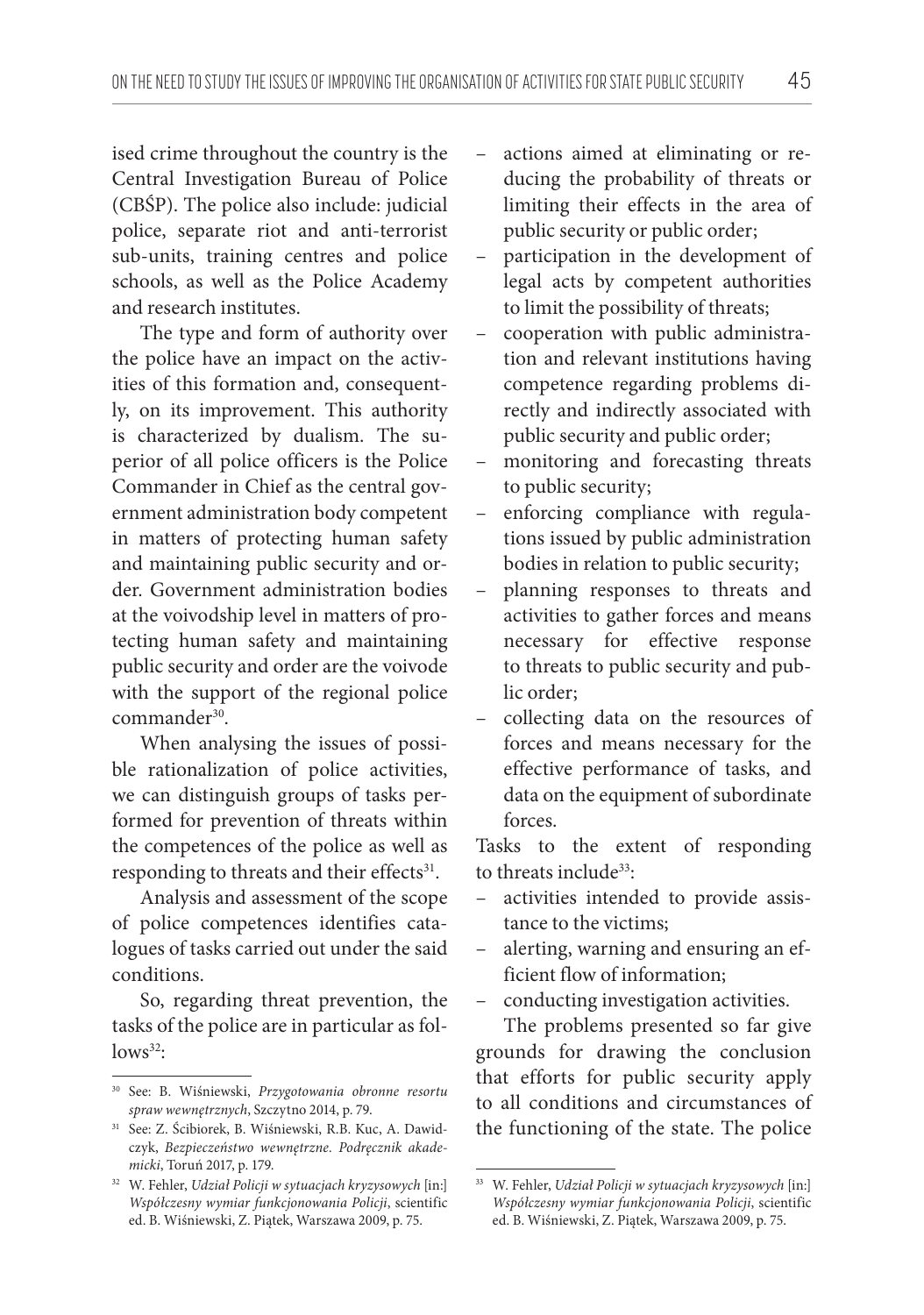tasks are closely connected to public security and order. The police, currently the most numerous formation in the Republic of Poland dealing with the issues of the above-mentioned security, are required to seek increasingly effective solutions for the organisation of their activities, and therefore to rationalize them. This improvement is in other words rationalization, which is directly related to the enhancement of police operations<sup>34</sup>, both internally and externally.

#### **Conclusions**

Improvement is a consequence of the improvement of organised activities, which results from several premises<sup>35</sup>:

- since the environment in which the police operates is changing, the activities of this formation must be subject to progressive transformation;
- the enhancement activities done so far have been focused on the high effectiveness of the police, which requires better organised activities;
- due to the uneven distribution of the internal potential of the police, we can see (as in any organisation) "organisational slack", the correct recognition of which would allow (while noticing legal and organisational barriers) identifying and defining the scope of possible rationalization of the activities of this formation under

46 Krzysztof Justyński PhD

the conditions of threats and extraordinary events within its competences.

The analyses of scientific studies and documents that govern the police operations allow us to conclude that the possibilities for rationalizing the activities of the police lie mainly in the improvement of legal and organisational solutions and combining enhancement efforts through comprehensive and consistent problem-solving in the areas of current activity as a consequence of crisis situations<sup>36</sup> and the conditions of external threats to state security and war.

The scientific and research projects undertaken so far to the extent reflected in the title of this work have not resulted in a comprehensive solution. They have treated separately the issues of improving the current organisation of police activities and separation in crisis situations, as well as for the duration of an external threat to state security and war.

The current works of security sciences have no unambiguous and comprehensive solution to the scientific problem specified in the title of this article. There are valuable scientific works dedicated to the improvement of certain forms of police activity. There are also studies that do not aspire to scientific work, which treat in interesting way the issue rationalization of police activities under the conditions of threats and extraordinary events, but unfortunately without scientific basis and often superficially.

The analysis of scientific and popular science studies and documents on the area outlined in the title of this article in-

<sup>34</sup> M. Szymczak (ed.), *Słownik języka polskiego,* vol. III, Warszawa 1983, p. 7.

<sup>35</sup> Cf. J. Prońko, *Potrzeby i możliwości doskonalenia działań zorganizowanych* [in:] *Racjonalizacja zarządzania jednolitymi formacjami umundurowanymi odpowiedzialnymi za bezpieczeństwo wewnętrzne*, scientific ed. B. Wiśniewski, Warszawa 2017, p. 23.

<sup>36</sup> See: *Zarządzanie kryzysowe. Teoria, praktyka, konteksty, badania*, scientific ed. J. Stawnicka, B. Wiśniewski, R. Socha, Szczytno 2011, p. 13.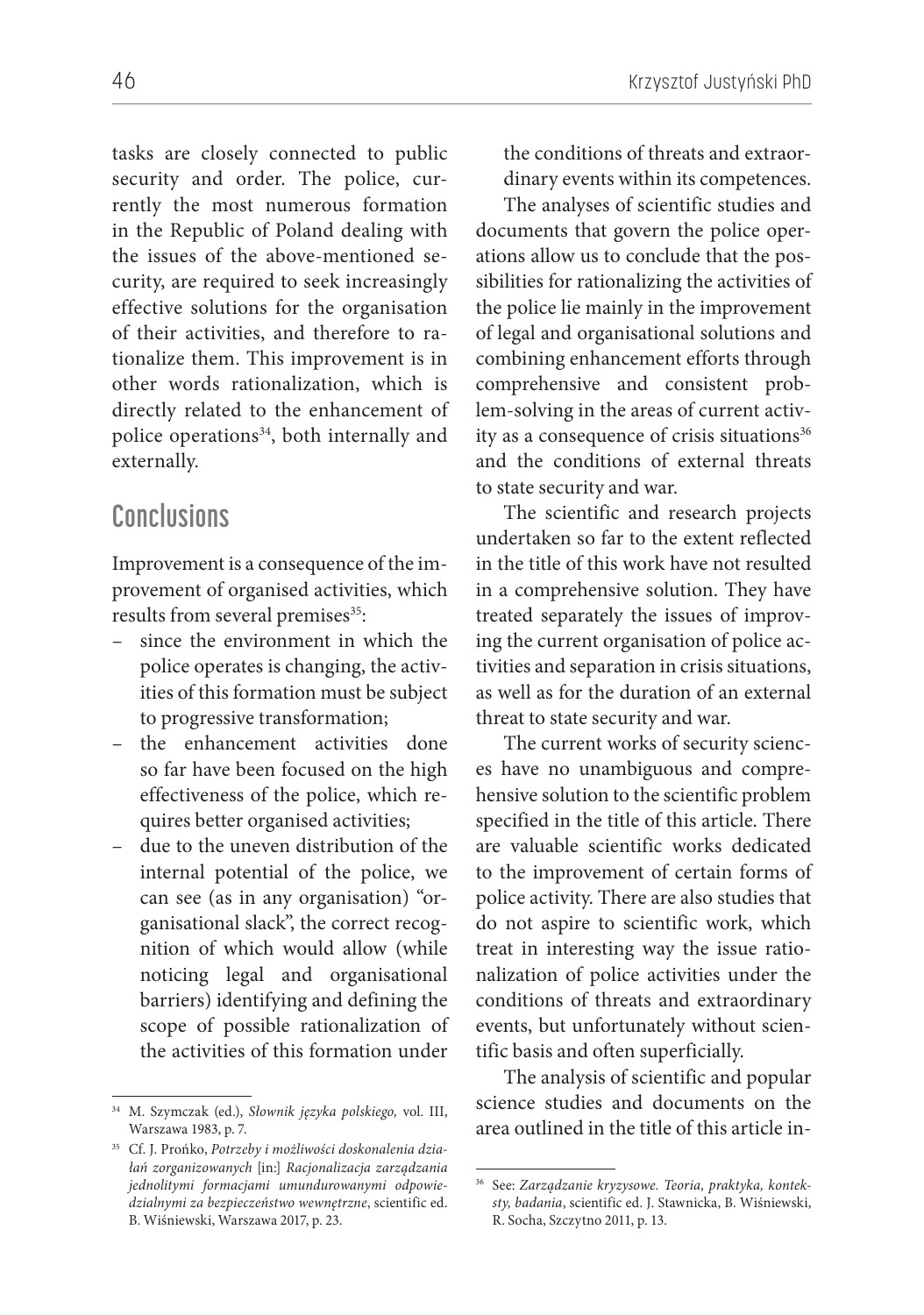dicates a number of factors determining the failures and successes in the rationalization of police activities under the conditions of threats and extraordinary events.

The main causes of failures in the past include the inconsistency between the tasks imposed on the police and their ability to complete them, as well as incomplete use of the conclusions from the research on exercises that the police organized or participated in.

The analysis of the legal and organisational solutions used in the police and the literature on the subject in the confrontation with the potential of this formation indicates the possibility of establishing directions and, as a consequence, also the subjective and objective scope of rationalizing the police activities under the conditions of threats and extraordinary events. The above shows that success in the effective organisation of police activities should be sought primarily in:

- proper preparation of comprehensive concepts for the use of the police during threats and extraordinary events;
- consistent implementation of the above-mentioned assumptions and concepts;
- continuous improvement of these assumptions.

## **Bibliography**

- Antonowicz L., *Podręcznik prawa międzynarodowego*, Warszawa 1994.
- *Bezpieczeństwo. Teoria Badania Praktyka,*  (ed.) A. Czupryński, B. Wiśniewski, J. Zboina, Józefów 2015.
- *Bezpieczeństwo wewnętrzne RP w ujęciu systemowym i zadań administracji publicznej*, (ed.) B. Wiśniewski, S. Zalewski, Bielsko-Biała 2006.
- Fiebig J., *Miejsce policji w zapobieganiu przestępczości*, referat wygłoszony na konferencji "Bezpieczeństwo człowieka w środowisku lokalnym – diagnozy i rozwiązania", Olsztyn 1999.
- Fundowicz S., *Policja i prawo policyjne* [in:] *Nauka administracji wobec wyzwań współczesnego państwa prawa*, (ed.) J. Łukasiewicza, Rzeszów – Cisna 2002.
- Gelberg L., *Prawo międzynarodowe i historia dyplomatyczna. Wybór dokumentów*, t. II, Warszawa 1958.
- Gwardyński R., *Możliwości doskonalenia działań prewencyjnych Policji*, Wrocław 2018.
- Jakubczak R., Wiśniewski B. (ed.), *Wyzwania, szanse, zagrożenia i ryzyko dla bezpieczeństwa narodowego RP o charakterze wewnętrznym*, Szczytno 2016.
- Justyński K., *Cooperation between Local Police Units and the Police Academy in Szczytno*, Internal Security, Special Issue, Szczytno 2020.
- Justyński K., *Police in the System of Public Safety—Polish Experience*, Internal Security 9/2017, Szczytno 2017.
- Kaczmarczyk B., Socha R., Szwajca A., *Zarządzanie kryzysowe w systemie bezpieczeństwa publicznego*, Kraków 2014.
- Kaczmarczyk B., Socha R., Szwajca A., *Zarządzanie kryzysowe w systemie bezpieczeństwa publicznego*, Szkoła Aspirantów Państwowej Straży Pożarnej, Kraków 2014.
- Kitler W., Wiśniewski B., Prońko J., *Zarządzanie kryzysowe w państwie*, Warszawa 2000.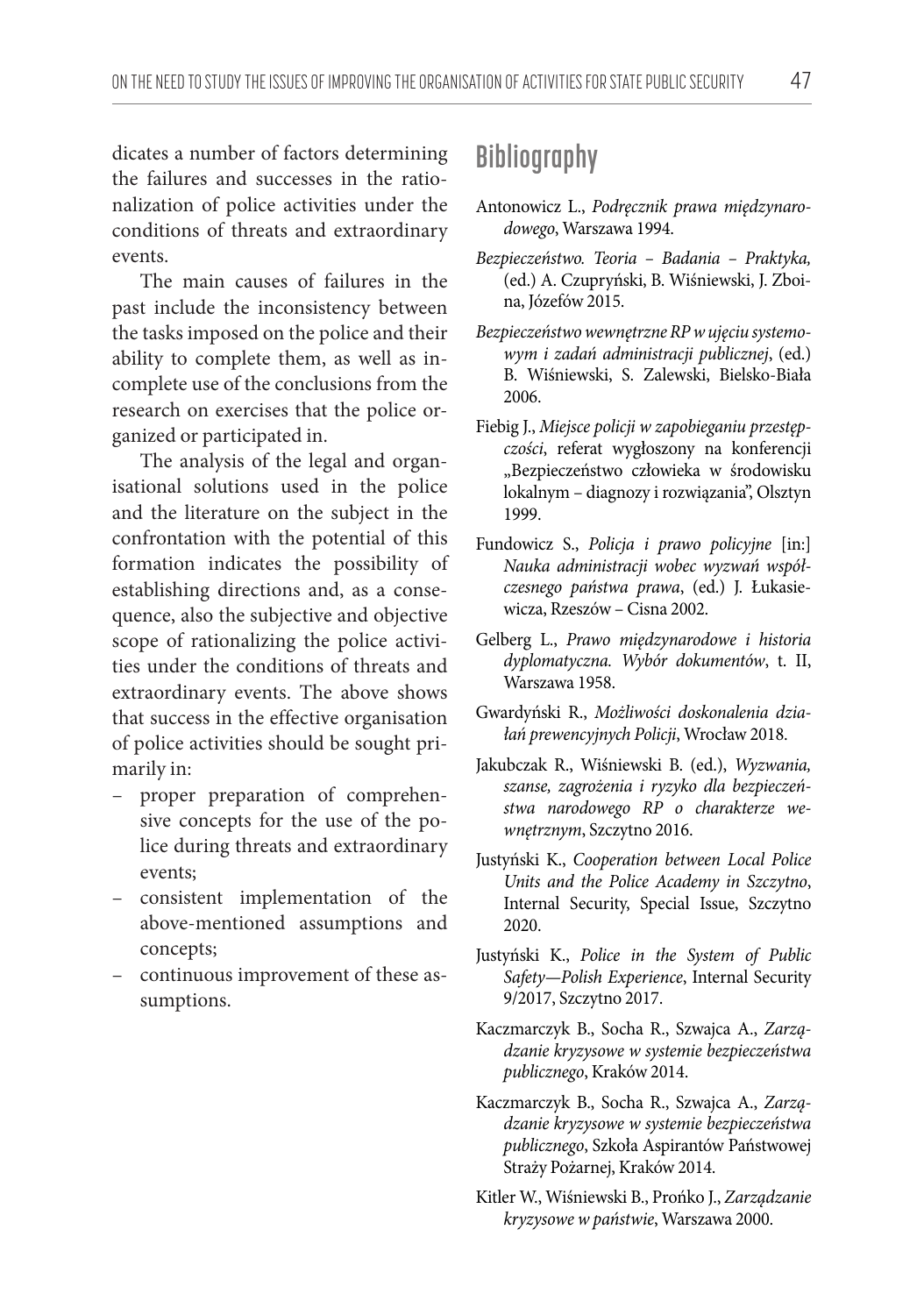- Kogut B., Lubiewski P., *Management and coordination of rescue activities*, Вісник Львівського Державного Університету Безпеки Життєдіяльності, Nr 2018/6/11, Lviv 2018.
- Kogut B., Lubiewski P., *Organization of rescue activities in crisis situations caused by terrorist attacks*, Вісник Львівського Державного Університету Безпеки Життєдіяльності, Nr 2018/6/11, Lviv 2018.
- *Konstytucja Rzeczypospolitej Polskiej z dnia 2 kwietnia 1997 r.* (Dz. U. z 1997 r. Nr 78, poz. 483 z późn. zm.).
- Kuc B.R., Ścibiorek Z., *Podstawy metodologiczne nauk o bezpieczeństwie*, Warszawa 2013.
- Leoński Z., *Istota i rodzaje policji administracyjnych* [in:] *Administracja publiczna u progu XXI wieku. Praca dedykowana prof. J. Szreniawskiemu z okazji jubileuszu 45-lecia pracy naukowej*, Przemyśl 2000.
- Lubiewski P., *Bezpieczeństwo państwa w ujęciu systemowym*, Zeszyty Naukowe SGSP Nr 74/2/2020, Warszawa 2020.
- Lubiewski P., *Bezpieczeństwo państwa w ujęciu*  systemowym, "Zeszyty Naukowe SGSP", No. 74/2/2020, SGSP, Warszawa 2020.
- Lubiewski P., Gwardyński R., *Ochrona zabytków przed zagrożeniami terrorystycznymi, kryminalnymi, militarnymi i pozamilitarnymi*, Katedra Bezpieczeństwa Społecznego Instytutu Bezpieczeństwa i Edukacji Obywatelskiej Wydziału Pedagogicznego Uniwersytetu Pedagogicznego w Krakowie, Kraków 2018.
- Olszewski R., *Lotnictwo w odstraszaniu militarnym*, Warszawa 1998.
- Podleś D., Wiśniewski B., *Zagrożenia bezpieczeństwa publicznego*, "Biuletyn Centrum Szkolenia Straży Granicznej", 28/2004.
- Prońko J., *Kryzys i zarządzanie*, (ed.) Bielsko- -Biała 2006.
- Prońko J., *Potrzeby i możliwości doskonalenia działań zorganizowanych* [in:] *Racjonalizacja zarządzania jednolitymi formacjami umundurowanymi odpowiedzialnymi za bezpieczeństwo wewnętrzne*, (ed.) B. Wiśniewski, Warszawa 2017.
- Prońko J., Wiśniewski B., Wojtuszek T., *Kryzys i zarządzanie*, Bielsko-Biała 2006.
- *Rozporządzenie z dnia 17 listopada 2015 r. w sprawie szczegółowego zakresu działania Ministra Spraw Wewnętrznych i Administracji* (Dz. U. z 2015 r., poz. 1897).
- Socha R., *Działania Policji w zapobieganiu i zwalczaniu chorób zakaźnych ludzi*, Warszawa 2020.
- Socha R., Wiśniewski B., Zwęgliński T., *Cognitive and utilitarian conditions of state security*, Tbilisi 2017.
- Sokólska T., *Policja administracyjna*, rozprawa doktorska, Katowice 2006.
- Ustawa z dnia 24 maja 2013 r. *o środkach przymusu bezpośredniego i broni palnej* (Dz. U. z 2013 r., poz. 628).
- Ustawa z dnia 4 września 1997 r. *o działach administracji rządowej* (Dz. U. z 1997 r. Nr 141, poz. 943).
- Ustawa z dnia 6 kwietnia 1990 r. *o Policji* (Dz. U. z 1990 r. Nr 30, poz. 179 z późn. zm.).
- Wiśniewski B., Cieślarczyk M., *Współczesne rozumienie bezpieczeństwa* [in:] *Bezpieczeństwo w teorii i badaniach naukowych*, B. Wiśniewski (ed.), Szczytno 2011.
- Wiśniewski B., J. Prońko, P. Kobes (ed.), *Bezpieczeństwo wewnętrzne a prawo i zarządzanie (wybrane problemy),* Warszawa 2016.
- Wiśniewski B., *Praktyczne aspekty badań bezpieczeństwa*, Difin, Warszawa 2020.
- Wiśniewski B., Prońko J., *Ogniwa ochrony państwa*, Warszawa 2003.
- Wiśniewski B., *Przygotowania obronne resortu spraw wewnętrznych*, Szczytno 2014.
- Wiśniewski B., *System bezpieczeństwa państwa. Konteksty teoretyczne i praktyczne*, Szczytno 2013.